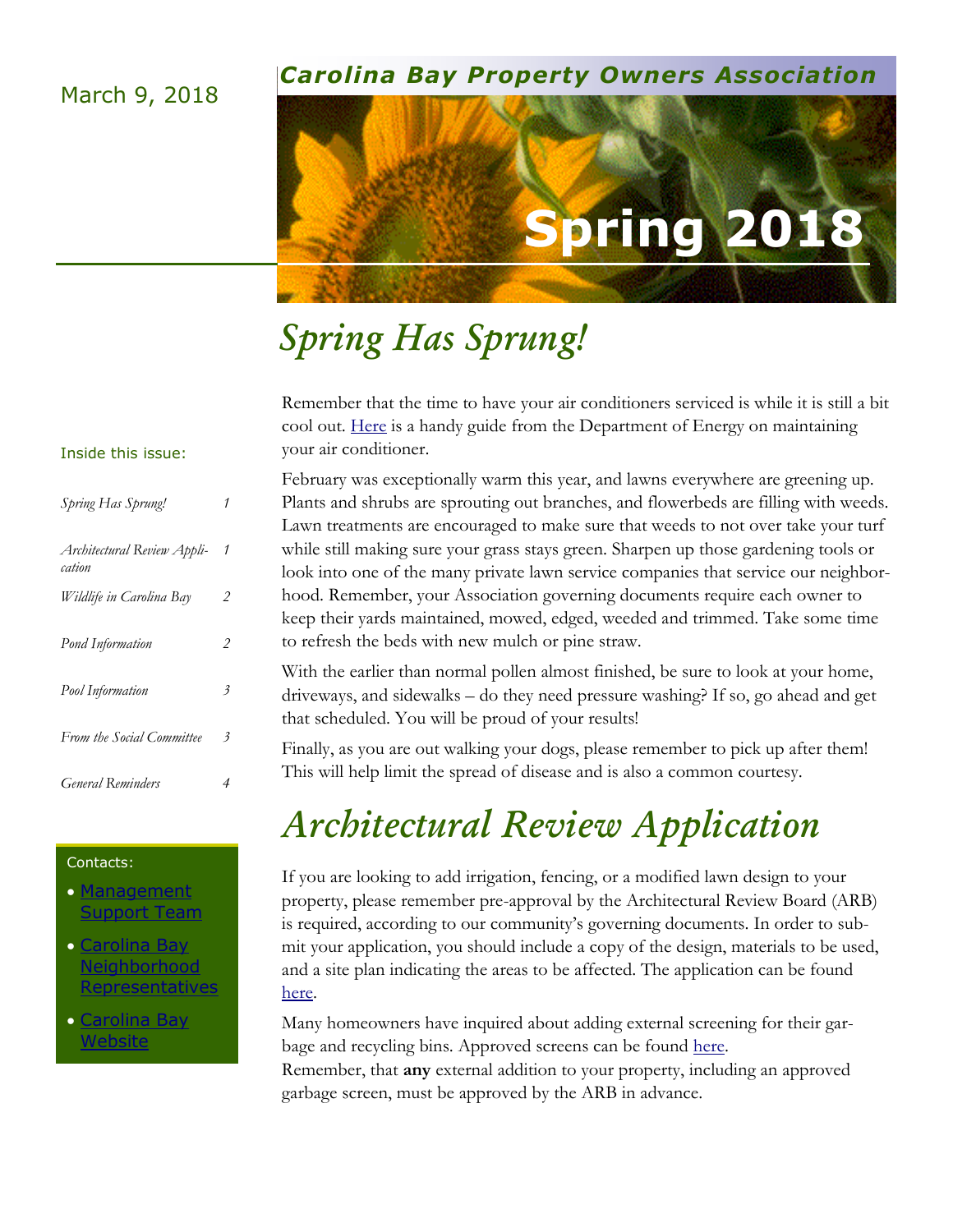

# *Wildlife in Carolina Bay*

You may notice wildlife in Carolina Bay at any time of the year, but now that the weather is warming up, critters are out and about.

Please do not feed the wildlife. Feeding bread to ducks and geese is not a healthy practice for the birds or the ponds. Even more importantly, it is very important to never feed the alligators. Alligators will become accustomed to human interaction and will stay close to the pond shores in expectation of receiving food. When they lose their fear of humans, it is dangerous for anyone nearby and is a death sentence for them. If an alligator becomes aggressive, please contact [manage](mailto:CarolinaBay@cmgcharleston.com)[ment.](mailto:CarolinaBay@cmgcharleston.com) The alligator will be tested, but it will NOT be euthanized if it proves to be nonaggressive.

When utilizing trails, be on the lookout for snakes. If you see a coyote, contact the DNR.

# *Street Parking in Carolina Bay*

Overnight street parking is not allowed anywhere in the community. Parking at the park is for park-use only these are not residential parking spots

Do not block the city sidewalks.

Remember, if you feel as though a car parked on the street is a danger or hazard, please contact Department [Team 4](http://www.charleston-sc.gov/index.aspx?NID=313) of the Charleston Police Department.

All City traffic signs must be followed. Please do not disregard these signs. Association rules aside, you must also follow the law!

# *Pond Information*

Please remember that ponds are a unique ecosystem that can be affected by the amount of rain, the temperature, the amount of sunlight, and other environmental factors.

Did you know that all ponds in Carolina Bay are treated at least monthly? There are restrictions on how often a pond can be treated, but if there is a pond you are concerned about, let CMG know. They can tell you the last time it was treated and what was done to it.

You will notice that, like all plant material, algae that has been treated will turn yellow, brown, or rust-colored as it dies. It then breaks down. Please do not be alarmed by this! It is a normal process that can occur in all ponds.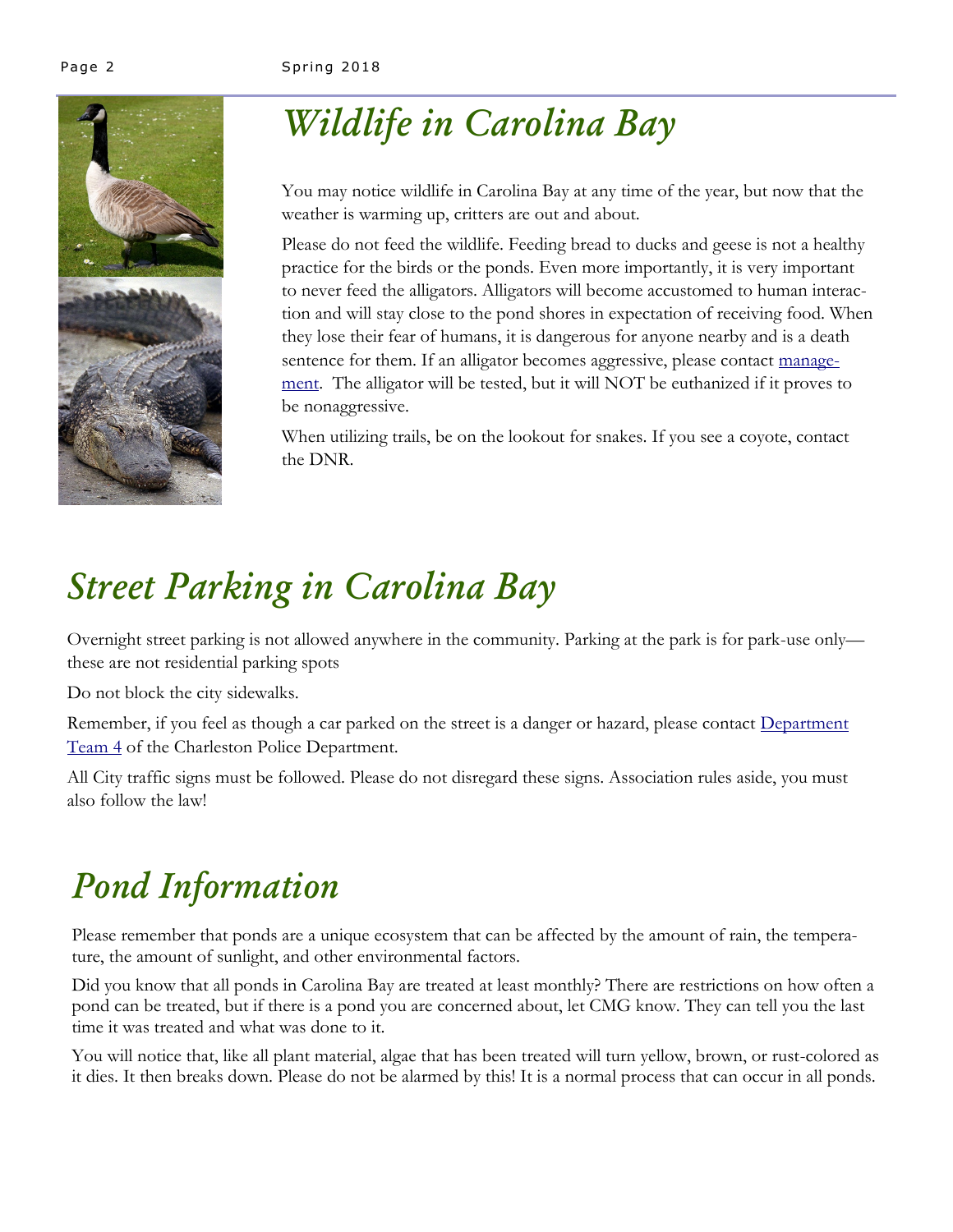# *Pool Information*

The pools are scheduled to open March 31st! Use of amenities are regulated by a card access system on the gate. Magnetic access cards/fobs have been issued to owners with current accounts. If your account is delinquent, you must bring your account current before receiving your access card for privileges to the amenity. If your account becomes delinquent at any time, your card will be deactivated.

**Remember to pay your dues! If you are delinquent, your pool card will be deactivated and you will not be able to access the pool area!**

Only one access card will be issued per household. If your access card is lost or stolen, a replacement card will be \$25.00. You may purchase a replacement <u>here</u>. It is important that you as members assist in minimizing unauthorized persons in the amenity. Please do not open the gate for anyone that does not have an active card. It is understood that there may be an incident where someone may have forgotten their card, but some neighbors that have not contributed to your association funds and are not authorized members will approach you. An owner may have a card that has been deactivated. Please remember that just because they have a card, it does not mean they are permitted to use the amenities.

Enjoy your swim season, but adhere to all pool rules while visiting your amenity. The pool hours are from sunrise to sunset. Your Association funds are used for the upkeep and repair of the pool and surrounding areas, so please respect the pool area as if it were your own.

Please keep in mind a few tips to remember while visiting the pool: Never swim alone, refrain from bringing glass into the pool area, children should always be accompanied by an adult, no diving, no jumping, no food or drinks allowed in the pool, and please make sure the pool area is left the way that you found it. There is an emergency phone at all of the pools in Carolina Bay. We are very excited to kick off the summer and the use of your pool. Everyone deserves a little rest and relaxation!

# *From the Social Committee*

## **Carolina Bay Easter Egg Hunt March 24th 10:00 am - 1:00 pm**

Hunts begin at **10:15 am** sharp for three age groups\*.

- 0-2 yrs (grassy area by the playground)
- 3-5 yrs (playground)
- 6 & up (large grassy area)

\*If you have children of different ages who need to hunt together, please hunt in the oldest child's age group.

## Food Trucks, Games, Crafts, Inflatables, Easter Bunny Photos

The Carolina Bay Food Truck Season kicks off Friday, March 23rd at 5:00 pm.